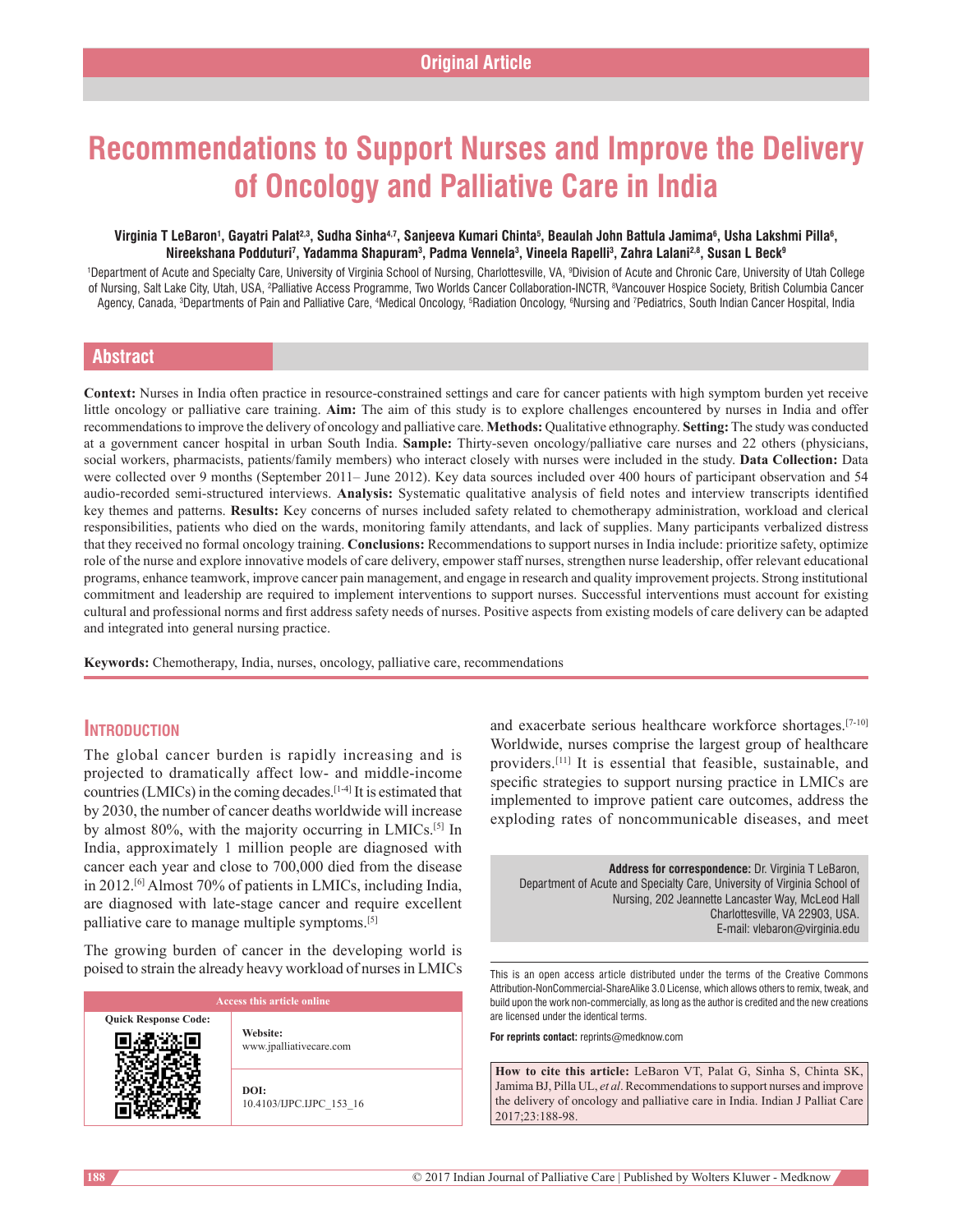the United Nations health-related sustainable development goals.[11‑15] However, this is not an easy task as nurses who provide cancer care in LMICs face numerous challenges, including an overwhelming volume of highly symptomatic patients, limited access to essential supplies and medications, lack of specialized oncology and palliative care training, and institutional and professional dynamics of power, stigma, and hierarchy that can make the nurse feel disempowered and helpless.[9,10,16‑21]

The broader sociocultural and political challenges that affect health care delivery in government hospitals in India are complex and do not have simple solutions. Continuing to improve governmental policy (at both the state and national level) should be an ongoing goal to help nurses and patients. However, one must balance this goal with the reality that this level of change can take significant time. Consequently, the goal of this report is more modest: to propose hospital-level recommendations to support nurses who practice in India, with the hope that this will, in turn, improve outcomes for cancer patients in LMICs. The following recommendations are intended to capitalize on existing strengths and be constructive, pragmatic and implemented at the institution/ hospital level.

# **Methods**

This report describes recommendations for nursing practice that were identified as a part of a larger ethnographic study that explored nurse moral distress and cancer pain management in India.[16,22] The challenges and opportunities discussed below are based on interviews and observations collected during 9 months of in‑country immersion fieldwork by the first author.

#### **Design**

Methods for the parent study have been described in detail elsewhere.<sup>[16,22]</sup> In brief, the original project was a qualitative, ethnographic study designed to explore the experiences of nurses who care for patients with advanced cancer in India.

#### **Setting**

South Indian Cancer Hospital (SICH [A pseudonym is used to protect the identity of the institution and research participants]) is a 300‑bed government/public sector cancer hospital in urban South India known to the first author through previous collaborations. Typical of government sector hospitals in India, SICH serves a predominantly impoverished population and faces serious resource shortages. SICH is the only government cancer hospital in the state, and many patients travel from far distances to receive treatment. The hospital accepts approximately 10,000 new patients a year, and the majority of patients present in the late stages of cancer, with a high symptom burden. Inpatients are admitted to the general wards(surgical or medical), pediatrics, or Intensive Care Unit (ICU) and there is a large outpatient clinic population (radiation, medical oncology, surgical oncology, palliative care). At the time this research was conducted there were 79 bedside nurses (including head nurses, government nurses, and contract nurses) and 1 nursing

superintendent employed at SICH. Currently, there are 10 head nurses, 64 government staff nurses, 36 contract staff nurses, and 1 nursing superintendent.

#### **Data collection**

Participants were recruited using an informational flyer(written in the local language) distributed at a meeting with the nursing staff, through interactions during observational experiences, and by word of mouth. Data were collected over 9 months from September 2011 through June 2012. Consistent with the principles of ethnography, data collected consisted primarily of observations and interviews.[23‑25] A key goal was to collect data from different sources that could be used for corroboration and comparison.[26,27]

Interviews were approximately 1 hour in length and audio‑recorded with permission. A translator assisted as needed. Interview questions were open-ended and designed to allow the participant to talk freely about their experiences caring for cancer patients. During interviews and informal conversations, the first author asked participants questions such as, "What could help make your job better or easier?" Many participants had a difficult time answering this question, but some nurses had very specific suggestions as to how to improve patient care and were eager to share their thoughts.

Observations involved "shadowing" (closely following) nurses in their day-to-day care of patients. Most (but not all) of the nurses shadowed were also formally interviewed. Observations were recorded in the field as small notes (or memos) and then expanded into larger, written explanations of the observations each evening (known as "field notes").<sup>[24]</sup>

#### **Data analysis**

Formal interviews were transcribed and accuracy of translation was verified by two independent speakers of the local language. The translated interviews were analyzed using a qualitative software program (Dedoose version 4.5.91) to organize the text to answer specific questions and identify the main messages or themes.[16] Field notes were organized chronologically and iteratively analyzed for patterns that confirmed or contradicted interview findings. Field note and interview data were integrated into a narrative account that addressed the *a priori* research questions. The results from data analysis were validated with participants informally during fieldwork and formally at the completion of fieldwork through a hospital-wide presentation.

#### **Ethical considerations**

Institutional Review Board (IRB) approval was obtained from both the University of Utah (USA) and the SICH Ethics Committee before data collection. The project was also reviewed and approved by the Government of India. Participants who agreed to be formally interviewed were verbally consented using an IRB approved consent form in both English and the local language. No financial compensation was offered, but participants who were formally interviewed received a small gift of appreciation (valued at approximately Rs. 700, \$10 USD). Participant identity was disguised,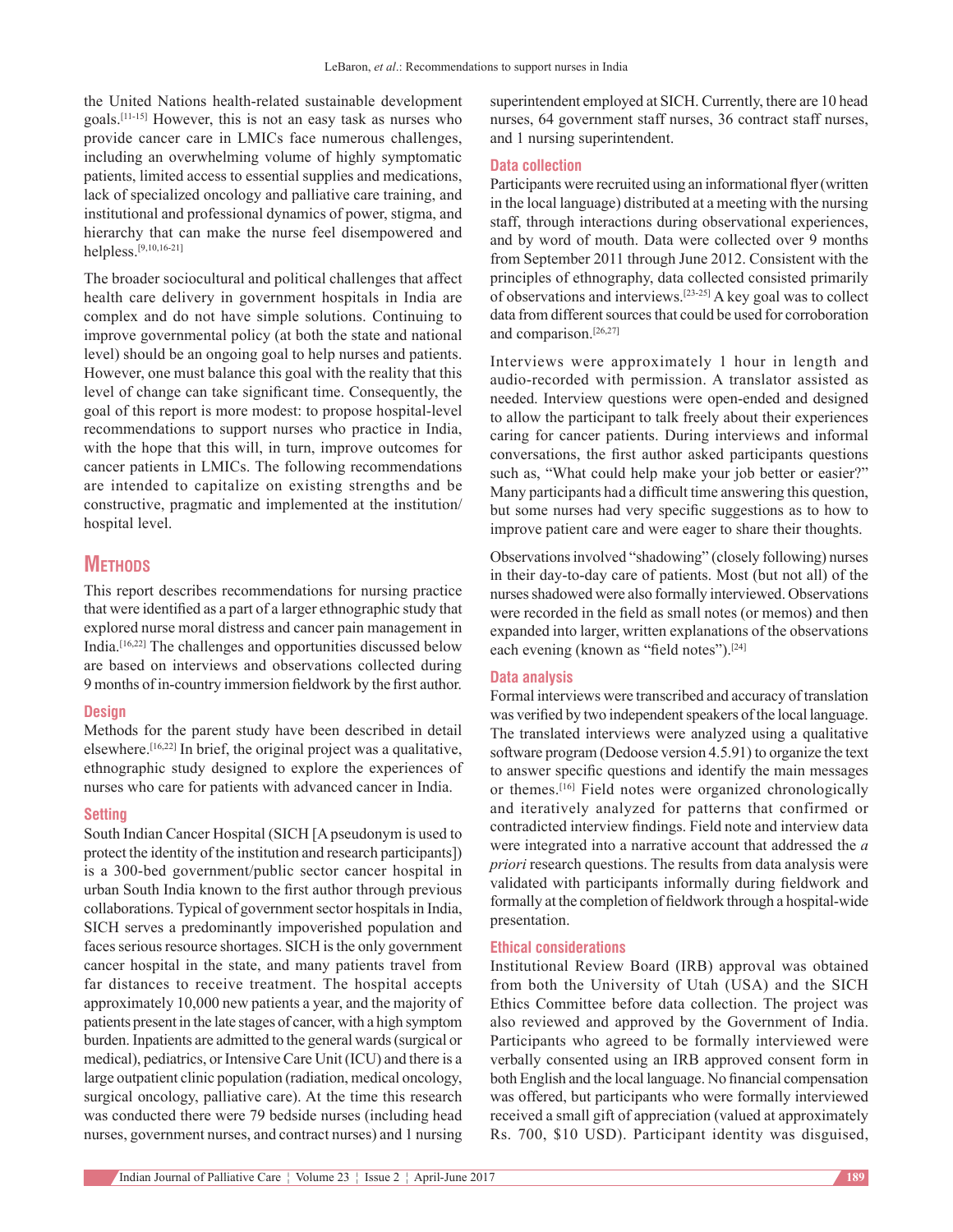and location and identifying details were altered to protect confidentiality.

# **Results and Discussion**

A total of 54  $(n = 54)$  formal, semi-structured interviews were conducted. Of these 54 interviews, 37 (*n* = 37) nurses from SICH were formally interviewed, as well as  $22 (n = 22)$ other caregivers (physicians, pharmacists, etc.) who work closely with nurses [Tables 1 and 2]; some participants were interviewed more than once. In addition, over 400 hours of observations were conducted, mostly at SICH. Limited observations for comparison were also conducted at two other local government hospitals(a nearby maternal and child health hospital and a general hospital), one private/corporate cancer hospital, one trust cancer hospital, and also with rural outreach, hospice, and home care teams.

The primary study findings that address the research questions related to nurse moral distress and access to pain relief have been reported elsewhere<sup>[16,22]</sup> and are not the focus of this report. Instead, this report focuses on sources of work‑related distress experienced by the nurses in a government cancer hospital in India and institution-level recommendations to help support nurses in their care of cancer patients. The key recommendations identified to support nurses in India include: prioritize safety, optimize the role of the nurse and explore innovative models of care delivery, empower staff nurses, strengthen nursing leadership, offer relevant educational programs, enhance teamwork, improve cancer pain management, and engage in research and quality improvement projects.

Each recommendation is described below by detailing the specific challenge and opportunities. Except recommendation #1, which is felt to be the most urgent priority and is therefore listed first, the additional recommendations are considered equally important and are not ranked in any particular order. Hospital directors may wish to review the list, ideally in consultation with their nursing colleagues, and focus efforts on priorities most relevant for their specific institution. Table 3 provides a summary of the recommendations, along with supporting quotes from participants.

# **Recommendation #1: Prioritize nurse safety** *Challenge*

Two primary safety concerns for nurses emerged from the data: (1) occupational hazards related to lack of supplies and chemotherapy administration and (2) perceived risk of personal workplace violence/harassment.

#### Lack of supplies and chemotherapy administration

Many nurses were distressed by the lack of supplies, such as thermometers, bedpans, and wheelchairs. Lack of basic resources (such as running water or soap) compromised the safety of nurses and patients and made it extremely difficult to implement fundamental elements of nursing practice, such as good hand hygiene, which has been demonstrated to be the

#### **Table 1: Primary participant demographics**

| <b>Variable</b>             | n(%)      |
|-----------------------------|-----------|
| <b>Nurses</b>               | 37 (100)  |
| Gender                      |           |
| Female                      | 35(94.5)  |
| Male                        | 2(5.4)    |
| Position                    |           |
| Staff nurse                 | 32(86.5)  |
| Head nurse/administration   | 5(13.5)   |
| Posting                     |           |
| Wards*                      | 26(70.2)  |
| Pediatrics                  | 5(13.5)   |
| Palliative care             | 4(10.8)   |
| Home care                   | 2(5.4)    |
| Education                   |           |
| General Nurse and Midwifery | 31 (83.7) |
| Bachelor of Science         | 6(16.2)   |
| Classification              |           |
| Government                  | 25(67.5)  |
| Contract**                  | 12(32.4)  |
|                             |           |

\*General wards, oncology outpatient clinics, ICU, blood bank;

\*\*Pediatrics, palliative care, home care, ICU. ICU: Intensive Care Unit

| Table 2: Secondary participant demographics |         |  |  |  |  |
|---------------------------------------------|---------|--|--|--|--|
| <b>Variable</b>                             | n(%)    |  |  |  |  |
| Total                                       | 22(100) |  |  |  |  |
| Position                                    |         |  |  |  |  |
| Physician*                                  | 5(22.7) |  |  |  |  |
| Volunteer/student**                         | 5(22.7) |  |  |  |  |
| Family attendant                            | 4(18.2) |  |  |  |  |
| Social worker                               | 4(18.2) |  |  |  |  |
| Pharmacist                                  | 2(9.1)  |  |  |  |  |
| Ayah***                                     | 1(4.5)  |  |  |  |  |
| Administrative assistant                    | 1(4.5)  |  |  |  |  |

\*South Indian cancer hospital physicians: 2 palliative care, 1 radiation oncology, 1 medical oncology/pediatrics, 1 surgical trainee; \*\*Two physicians (medical student; retired oncologist), two nurses (home care; oncology), one biologist; \*\*\*Housekeeper

most important front-line strategy in reducing the spread of infection in hospitals.[28]

Another critical safety issue, voiced by almost every nurse, involved the mixing and administration of chemotherapy, which occurred without access to a ventilation hood or appropriate personal protective equipment. Most nurses feared for their physical health related to exposure to chemotherapy (and to a lesser extent, radiation) and verbalized some understanding of the risks. Many expressed specific concerns about how exposure could affect their menstrual cycles, fertility, and ability to carry a child. These concerns are legitimate and well documented in current guidelines.[29‑32]

#### *Opportunities*

Providing appropriate incentives and accountability for nurses to engage in regular, between‑patient hand sanitization (such as with hand sanitizer gel if sinks/water are not easily accessible)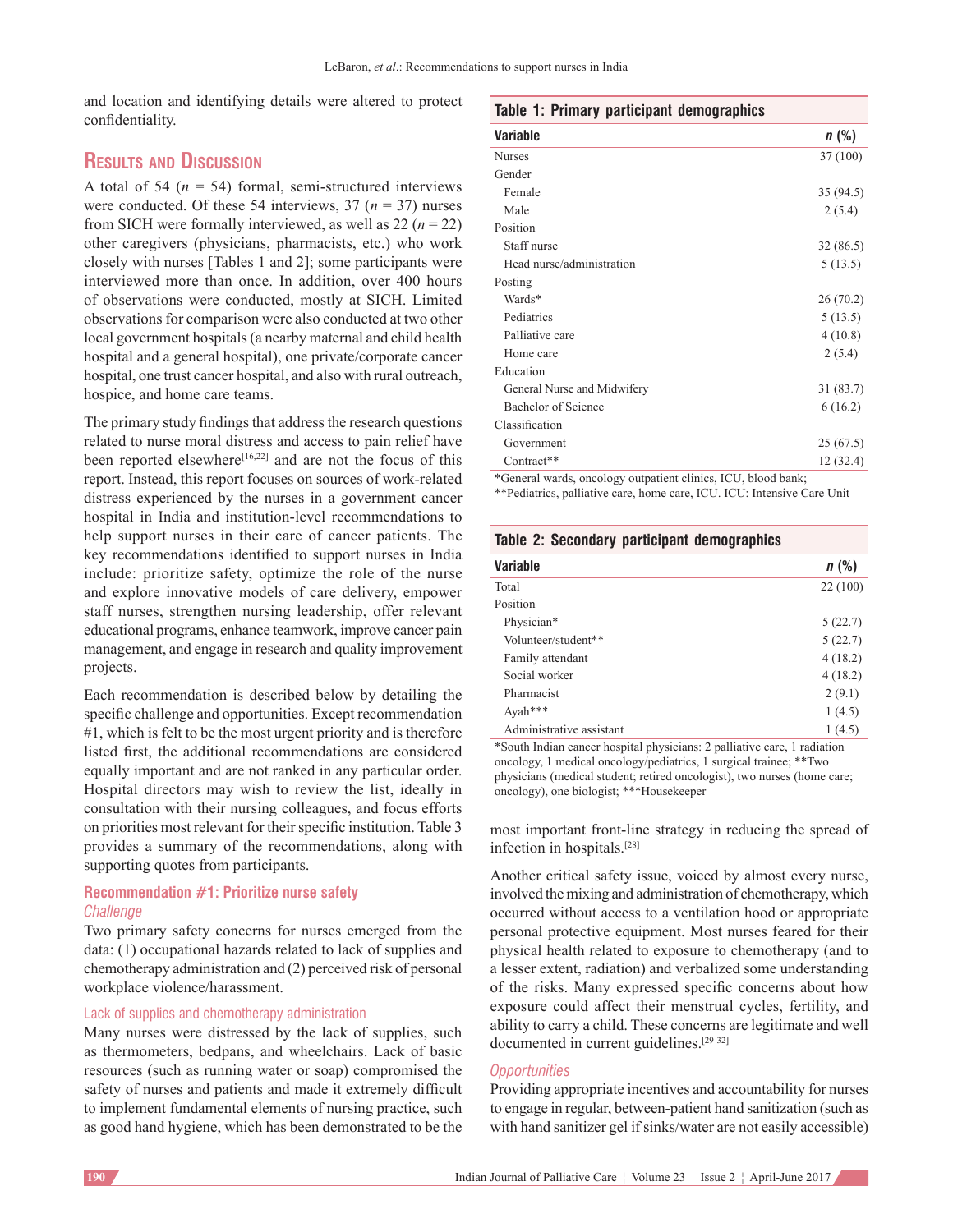|  | Table 3: Summary of recommendations and supporting participant quotes |  |  |  |
|--|-----------------------------------------------------------------------|--|--|--|
|  |                                                                       |  |  |  |

#### **Recommendations Exemplar quotes**

**Recommendation #1: Prioritize nurse safety**

Effectively address nurse concerns related to chemotherapy safety Promote hand hygiene and needle safety Provide basic oncology and chemotherapy training to all cancer

nurses

Ensure security for nurses on evening/night shifts

Provide communication training to nurses and physicians regarding breaking bad news and discussing prognosis

#### **Recommendation #2: Optimize the role of the nurse and explore innovative models of care delivery**

Match nurse-to-patient ratios with expectations of the nursing role Reevaluate documentation and clerical requirements

Incentivize nurses to work to the full extent of their training

Leverage informal caregiving provided by family attendants and ayahs/ward boys

#### **Recommendation # 3: Empower staff nurses: Facilitate and incentivize accountability and development of professional expertise**

Assign nurses permanently to one ward to create stable staffing patterns and sense of ward cohesion

Admit patients to the wards by specialty/type of cancer

Strive to give nurses individual patient assignments

Identify and support nurses with a genuine interest in professional development

#### **Recommendation #4: Support and strengthen nurse leadership; Provide opportunities for interdisciplinary role modeling**

Hold monthly staff meetings for nurses

Utilize advanced practice nurses<sup>a</sup> (clinical nurse specialists, nurse educators, or equivalent) on the wards

Promote the leadership role of senior and head nurses

#### **Recommendation #5: Offer relevant educational programs: Involve motivated nurses in teaching others and community outreach**

Require all nurses to complete a basic oncology and chemotherapy training course

Secure funding through philanthropic donations or other

mechanisms to send selected nurses to oncology-related training within India or South East Asia; they should teach others when they return in a train-the-trainer model

Enlist bachelor's (or master's) degree prepared nurses to lead educational initiatives for other nurses and care providers (family attendants, ayahs, ward boys) within the institution

Support nurses in community outreach efforts, particularly related to cancer prevention and screening

If two nurses are at the table, from morning 9 to 12:30, they will be mixing chemotherapy. They do nothing else. We inhale all that… We have to get the chemo on the same day, we have to mix it and give it to the patient. In that time, to give 25 chemos per day in a single ward, it is very stressful… They are not providing aprons… Not even sufficient gloves…. From long time, this practice is going on. ‑ RN12, general ward nurse

Sometimes, if patient is getting worse they (family attendants) come and attack us. ‑ Group consensus during interview with four staff nurses, ‑ RNs11‑14, general ward nurses

The big ones (gaps) that I identified were, needle safety and disposal of sharps. And then the other thing was around… basic oncology, what is cancer? What is chemotherapy? How does it work? ‑ HCP4, visiting nurse from the West

First thing is all paperwork, they have to keep one. Means, they have to post 1 person for all these clerical… No! It is not necessary (for this person) to be a nurse. Someone qualified, that's all. So they can enter all these things. ‑ RN2, general ward nurse

For that (documentation), we are wasting so much time, spending so much time. ‑ RN4, ICU nurse

When we have to give it to 25 patients at a time, we can't concentrate on a single patient. Just we are giving like machines. ‑ RN11, general ward nurse For my job to be better, I want more isolation room, want more staff, and my patient census should come down; rather than 10 or 15, it should be 4-6; then I can look after them comfortably. ‑ RN25, pediatric nurse

80:1 (nurse to patient ratio)… There will be one sister in the evening and night… What will we do better in our work? We feel frustrated. ‑ RN18, general ward nurse

They'll (family attendants) take care of everything including vomiting, motions, and take them to the bathroom, they'll take care of, if getting vomiting, they will catch the bowl. They will clean his mouth. Everything they'll do. They'll bring food, they'll cook food, they'll feed them. ‑ RN16, general ward nurse

I think having specialized nurses who stick to one place, and who are accountable to one person… it will help. So here one day I see a nurse, the next day she is not there. So then there is no way I can empower. There is no team. ‑HCP1, physician

Probably, we should have more staff, dedicated staff, and each staff should be given a separate responsibility, like this person is going to take care of this job for so many patients. So, they have to be made in-charge of that particular job and accountability also should be there. ‑ HCP11, physician

If all Medical Oncology cases were put at one place, then it would be better. ‑ RN9, general ward nurse

They should conduct meetings once a month in the hospital especially for the nursing staff… Like the practical nurse in the ward, they should have here teaching nurse, clinical nursing. Then they will know what to do, what not to do… If they provide a teaching nurse, she will conduct meetings and then will organize everything and inform us what is happening and when. It should be like that. ‑ RN29, general ward nurse

Some seniors, they won't do duties and all, they feel only juniors should do… Who has the biggest mouth, they will have more importance. - RN16, general ward nurse

Not only in this hospital, but a lot of people don't know about cancer. There is no awareness about what is cancer. So, cancer awareness is required for people in villages. For that to happen, it is a huge process, but they can know if we tell them as much as we can about it. ‑ RN25, pediatric nurse

(Here, the participant refers to a training course she attended at her own expense) What I have learned there is pre- and post-chemotherapy care, pre- and post-surgery care... that I want to tell my colleagues, but I have no chance. ‑ RN16, general ward nurse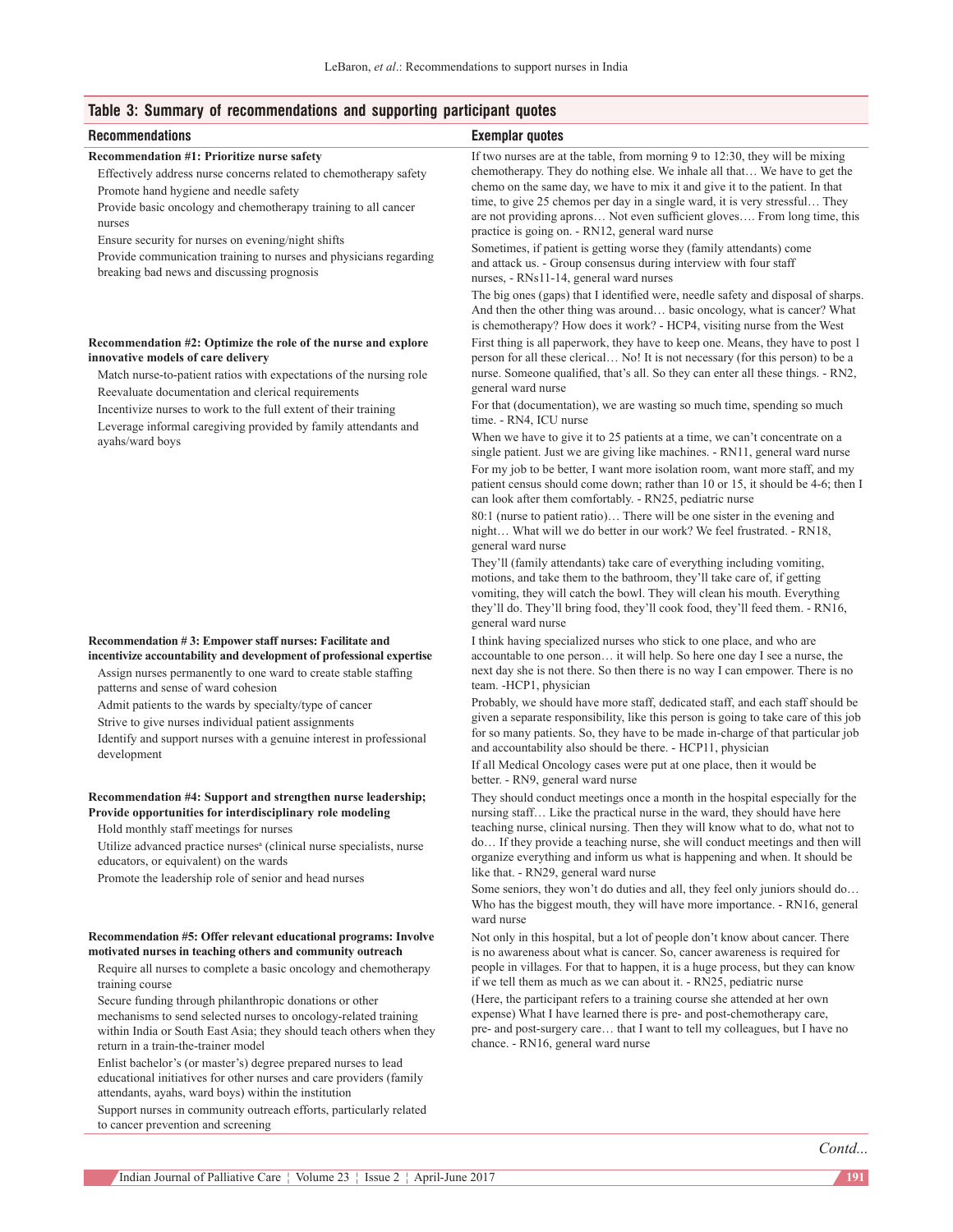# **Table 3: Contd...**

| <b>Recommendations</b>                                                                                                                                                                                                                                                                                                                                                                                                                                             | <b>Exemplar quotes</b>                                                                                                                                                                                                                                                                                                                                                                                                                                                                                                                                                                                                                                                     |  |  |  |
|--------------------------------------------------------------------------------------------------------------------------------------------------------------------------------------------------------------------------------------------------------------------------------------------------------------------------------------------------------------------------------------------------------------------------------------------------------------------|----------------------------------------------------------------------------------------------------------------------------------------------------------------------------------------------------------------------------------------------------------------------------------------------------------------------------------------------------------------------------------------------------------------------------------------------------------------------------------------------------------------------------------------------------------------------------------------------------------------------------------------------------------------------------|--|--|--|
| <b>Recommendation #6: Enhance teamwork</b><br>Foster and reward positive interdisciplinary teamwork and<br>cooperation<br>Encourage nursing and physician leaders to role model effective<br>interprofessional communication<br>Ensure psychosocial support for patients                                                                                                                                                                                           | We need to have cooperation between the doctors and us (nurses), the class<br>4 (class 4 employees, ward boys/ayahs). We should have cooperation from<br>everybody, all should have knowledge about the patient. - RN20, general ward<br>nurse<br>But if the crowd is more, maybe we can take some help from the volunteers or<br>social workers, and we come together as a team Some financial supporters,<br>all those things. Like some network. If I am a nurse, I should have a good<br>network - RN1, general ward nurse<br>There should be counseling here, but there is no counseling for the<br>patient. - RN29, general ward nurse                               |  |  |  |
| Recommendation #7: Improve cancer pain management<br>Ensure reliable availability of opioids (especially short-acting oral<br>morphine) within the institution<br>Encourage all nurses to take a palliative care course (see<br>Recommendation #5)<br>Increase nurse accountability to assess and manage pain<br>Consider a specially trained team of nurses to improve access to<br>opioids and symptom relief in rural areas and for community-based<br>patients | Finally, we all feel to have more number of home care services, so that more<br>patients are seen by care providers. - HCP3, home care team counselor<br>Before morphine, patients used to suffer a lot. They used to shout, they used to<br>roll on the ground in pain. - RN16, general ward nurse<br>Some patients will need tapping, dressing. It is also very problematic to bring<br>them to hospital from a long distance. They have breathlessness. The patient<br>might have a problem when they are brought to the hospital. The patient may<br>expire. That sort of difficulty should not be there. There should be home care<br>mainly. - RN36, home care nurse |  |  |  |
| Recommendation #8: Engage in research opportunities and<br>quality improvement projects<br>Capitalize on the existing strengths of the nursing staff<br>Identify nurses with leadership potential; work to develop their<br>research and quality improvement skills<br>Consider community-based participatory approaches that focus<br>on a safe work environment and improving pain management for                                                                | I definitely think that one of the most helpful things that we can do is to<br>promote research in this context. One, to better be able to identify the<br>problems that are here (India). And also try to come up with solutions that are<br>context appropriate. We won't be able to do that with data from the West<br>We have to find a way to do it here. - HCP9, visiting trainee physician from<br>the West                                                                                                                                                                                                                                                         |  |  |  |

patients

a An "advanced practice nurse" in the U.S. is a nurse with advanced training (generally a master's degree) in clinical care, quality improvement, or education. HCP: Healthcare Provider; ICU: Intensive Care Unit

is important to prevent infection among vulnerable cancer patients whose immune systems are weakened by the effects of chemotherapy, radiation, and surgery. Supplies that directly relate to patient and nurse safety (for example, gloves, soap, "sharps" containers to dispose of used needles) are essential and increased accountability related to their use is recommended. Hospital administrations and senior personnel can work to ensure that these resources are available and utilized by nurses, other healthcare providers, and family attendants (family members). For example, at a pediatric public hospital in Nepal, V.L. observed that the primary family attendant was provided with a bottle of hand sanitizer that was kept at the patient's bedside; the family attendant was tasked with offering hand sanitizer to every care provider that approached the patient.

Safety issues related to chemotherapy are important for all staff who handle and administer chemotherapy, but they are particularly essential for nurses directly involved in the reconstitution and mixing of chemotherapy agents, and who are at high risk for repeated exposure through inhalation, dermal absorption, or ingestion.[30] Some have called for LMIC hospitals to prioritize hiring dedicated pharmacists or pharmacy technicians to assume the task of mixing chemotherapy, thereby removing this activity from the work of nurses.[10] While this could be an important strategy, it is often complicated by a lack of trained pharmacists and available safety equipment[8,9] and perceived role expectations of the nurse. In the meantime, one

idea is to mandate pharmaceutical companies who distribute chemotherapy agents to institutions such as SICH to include adequate amounts of personal protective equipment (gloves, aprons, masks, eye protection) for nurses along with their shipments and require senior and head nurses to ensure they are properly used.

It is important to note that larger system issues related to safe disposal of bio‑hazardous waste are a crucial environmental and safety issue that needs to be addressed by the local and state government. However, most urgently, hospital staff, patients, and family attendants must be protected from unnecessary exposure to cytotoxic agents and needle‑sticks while in the hospital, and effective strategies can be simple and cost-effective. For example, chemotherapy mixing tables in the wards could be moved further away from patients and family members and closer to windows and fans for improved ventilation; basic wooden ventilation hoods could be constructed to make chemotherapy mixing safer for nurses, and family members discouraged from handling chemotherapy. Nurses could be provided with inexpensive, reusable, plastic point‑of‑use trays, so they are able to keep sharps more safely contained as they move bed-to-bed, patient-to-patient (this last strategy was piloted on the pediatric wards by Z.L. during a trip to SICH with significant success).

Providing basic chemotherapy safety training for nurses (and any other caregivers involved in handling chemotherapy)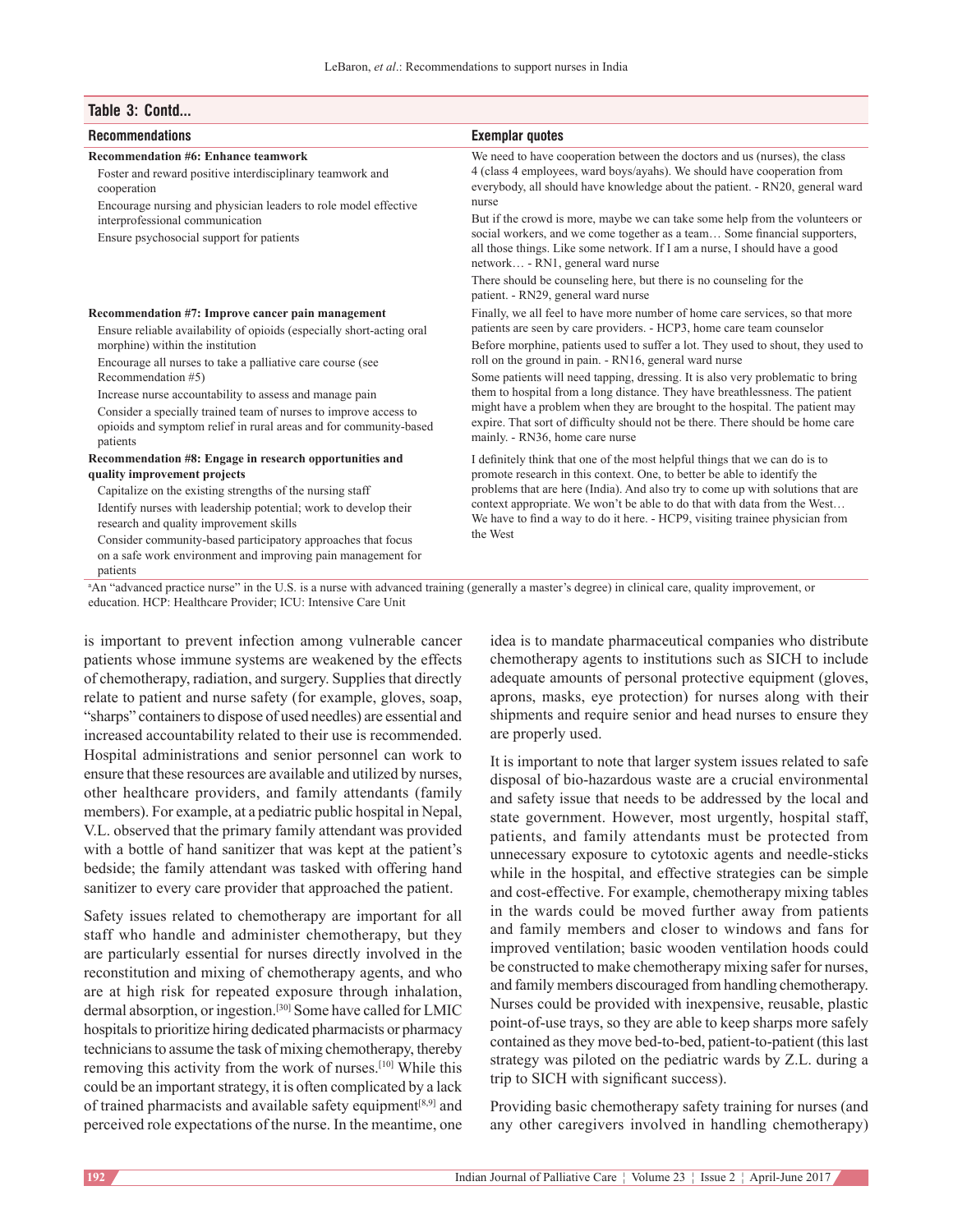could be done cost-effectively by exploring local or regional chemotherapy training programs that already exist, partnering with nongovernmental organizations or other nonprofit training institutions, or through an international "twinning program" with oncology certified and specialist nurses who are informed and sensitive to the realities of practice in LMICs.[33] Particular attention should be given to chemotherapy dose calculations and prevention of chemotherapy extravasations and needle‑sticks. Education about safe needle practices and tools to help nurses administer medications and insert intravenous lines with less risk of getting accidently punctured ("stuck") by used needles is needed. Nurses (as well as auxiliary staff and family attendants who are likely to be monitoring chemotherapy infusions on an overcrowded ward) must be taught to promptly recognize the signs and symptoms of extravasation and how to properly intervene to prevent potentially devastating complications.

#### Perceived risk of personal workplace violence

Nurses expressed fear that family attendants would verbally or physically attack them if a patient's clinical status deteriorated or a patient died unexpectedly during their shift. Female nurses seemed especially concerned about their personal safety during evening or night shift when staffing and security were minimal. Other female nurse participants did not express explicit concerns for their personal safety, but a more general discomfort in attending to the personal care needs of male patients.

#### *Opportunities*

Nurses' fear of personal violence in the hospital is not unique to India and has deep and complex roots, including disconnection between nurses and family attendants, lack of information or misunderstandings by family attendants regarding patient prognosis, frustrations related to overcrowding and understaffing, and societal perceptions and stereotypes regarding gender, status/class, and the profession of nursing.[16,17,34] Strategies to address this concern are equally complex, but a first step could include acknowledging the nurses' fears in a formal meeting with hospital leadership and increasing meaningful security presence at night within hospital wards. Promoting opportunities for positive interactions between nurses and family attendants, as well as training physicians and nurses to effectively discuss prognosis and break bad news to family members, represent longer term and upstream strategies to help address concerns of personal violence. Hiring a diverse nursing workforce, to include more male nurses, is also a potential strategy.

#### **Recommendation #2: Optimize the role of the nurse and explore innovative models of care delivery** *Challenge*

Almost all nurses discussed stress related to nurse-to-patient staffing ratios. Many felt that increasing the number of nurses was a crucial factor to improve patient care, particularly on evening and night shifts. Ratios on the general wards of one nurse to sometimes over fifty patients are extremely challenging/impossible, and by default, reduce the nurse to a medication technician and clerical scribe. "No time" was the primary reason given by nurses to explain compromised patient care. Most nurses expressed that they found the amount of required documentation tedious and the major barrier to having time to provide direct care to patients.

#### *Opportunities*

Increasing the number of nurses is recommended in combination with reexamining the roles and responsibilities of the nurse. In other words, hiring more nurses to allow for better nurse-to-patient ratios is an important step, but it is not enough by itself. Hiring additional nurses will be more successful if it is accompanied by concurrent efforts to encourage and incentivize nurses to practice to the full extent of their training and capacity. Supporting nurses to realize their full scope of practice will require commitment by hospital leadership and buy‑in from senior nursing staff.

One way to give nurses in the current system more time to care for patients is to reexamine the type and amount of documentation required and who is responsible for it. Much of the currently required documentation is redundant and has a debatable role in improving patient care. One senior nurse suggested that the burden of clerical work could be largely delegated to nonnursing personnel. Reducing clerical work may alter the "identity" of general ward nurses, and a period of intensive role modeling may be necessary to help nurses focus on patient‑centered aspects of their job that can occupy time previously dedicated to documentation.

It is unlikely that the large patient-to-nurse ratios in LMIC public sector hospitals will improve in the near future; in fact, they will likely worsen as the global burden of cancer and other noncommunicable diseases explodes. Therefore, it is critical that pragmatic, scalable, and novel care delivery models are implemented and evaluated. For example, in SICH, a family attendant is required to remain in the hospital for the patient to receive care. Family attendants, along with ayahs (housekeepers) and ward boys (orderlies), informally perform and assist with many crucial nursing‑oriented tasks, such as medical administration, dressing changes, toileting, and mobilizing patients. New models of care delivery that formally train, support, and leverage the activities of the family attendant and auxiliary staff<sup>[35-37]</sup> can provide cost-effective approaches to improve patient care in hospitals such as SICH; more resources and funding should be directed towards implementing and evaluating such models.

# **Recommendation #3: Empower staff nurses: Facilitate and incentivize accountability and development of professional expertise**

#### *Challenge*

Nurses in this study, particularly those on the general wards (versus specialty departments, such as pediatrics or palliative care), reported limited opportunities and incentives to develop their professional expertise.

#### *Opportunities*

Many nurses expressed eagerness to enhance their professional skillset; such individuals could be organized into an informal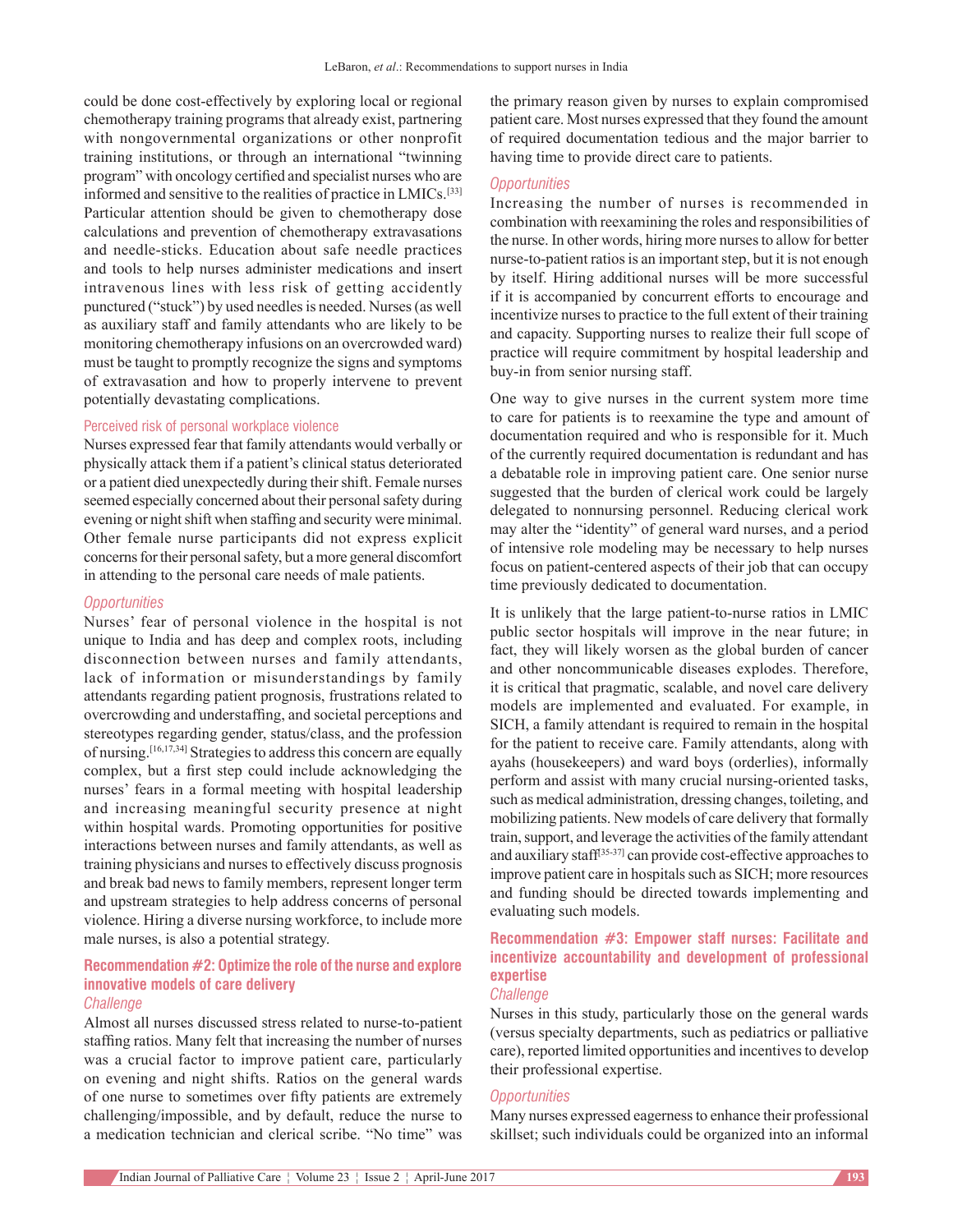"professional development team" to help improve care delivered at the bedside. Examples of specific strategies to enhance accountability, continuity of care, and foster the development of professional nursing identity include: assigning nurses permanently to a specific ward to create stable staffing patterns (versus requiring nurses to shift/rotate wards every few months); assigning/admitting patients to the wards by specialty/type of cancer to help nurses develop proficiency and expertise in caring for a specific cancer population, such as medical oncology patients; and give nurses individual patient assignments, when possible, to increase nurse accountability and the connection between the nurse and patient/family attendant.

Nurses who demonstrate an eagerness to enhance their skill set and leadership potential should be identified by hospital administrators, given more decision‑making authority, and provided with opportunities and financial support for professional development, expecting that they will formally share this knowledge with colleagues.

### **Recommendation #4: Support and strengthen nurse leadership; Provide opportunities for interdisciplinary role modeling** *Challenge*

Participants expressed concerns regarding strained interactions between different groups of interdisciplinary care providers, limited decision-making opportunities for nurses, and an emphasis of seniority over competence.

#### *Opportunities*

Certain departments within SICH have the benefit of particularly strong physician leadership and advocacy; this results in greater support and additional professional development opportunities offered to nurses working in these departments. Importantly, these physicians provide excellent role modeling for nurses related to communication with patients and family attendants and a commitment toward solving difficult patient care problems. Identified physician champions for nurses should be formally recognized and supported by hospital leadership.

There is great potential for senior and head nurses to assume increased responsibilities in the development of junior staff through role modeling and promotion of professional standards. Similar to staff nurses who could be permanently assigned to one ward, head nurses could also be permanently assigned to one ward (versus shifting/rotating from ward to ward). This may foster an increased sense of accountability and continuity in the supervisory management and professional development of junior nursing staff.

One participant (who had significant nursing experience in the private sector and also abroad) suggested that regular staff meetings and educational activities for nurses are important and should be organized for nurses at SICH; this is a role that head nurses could potentially assume, with appropriate mentorship. This participant also suggested that a "teaching nurse" should be available on the wards to support nurses.

This suggestion seems consistent with the employment of a clinical nurse specialist (CNS) or nurse educator (terms used in the United States or Canada) – a nurse with advanced training who can help teach and guide other nurses in best practices and quality improvement efforts.[38] One strategy for government hospitals in India could be to prioritize employment of two Master's prepared nurses (either from within India or from another country or similar setting) to help supervise clinical practice, write protocols and standards of care, and role model patient-centered care. Clearly, this represents a financial investment for the hospital, but there are cost-effective and creative ways to explore this possibility. For example, it may be possible to partner with a College or School of Nursing, either from within India or internationally, who offers academic credit to graduate nurses for this type of practicum global health work. Additional "twinning" partnerships could be sought within professional organizations that have a commitment to global oncology nursing, such as the International Society for Nurses in Cancer Care.[39] Long‑term immersion in the field by a nursing mentor, or team of nursing mentors, sensitive to the on‑the‑ground realities and cultural context of the specific LMIC setting, could be a helpful strategy to role model caring and advocacy behaviors.[40,41]

# **Recommendation #5: Offer relevant educational programs: Involve motivated nurses in teaching others and community outreach**

# *Challenge*

Nurses are on the frontlines of managing cancer treatment and symptoms, but most of them do not receive formal training related to oncology care.

#### *Opportunities*

There are many educational topics relevant for cancer nurses in India, especially related to palliative care and chemotherapy. Standardized, general content regarding cancer biology, treatment modalities, symptom management, and palliative care should be integrated into preclinical level (e.g., General Nurse and Midwifery (GNM), and BSc) nursing curricula.[42] A more specialized, standardized chemotherapy certification course (that focuses on safe chemotherapy mixing and administration, managing treatment side effects, and oncologic emergencies) should be required for all government and private sector oncology nurses who administer chemotherapy. Curricula models exist that cover general oncology topics, as well as specific palliative care and chemotherapy content;<sup>[43-46]</sup> however, most are based on high-income country resources. It is critical that any oncology nurse curriculum or chemotherapy certification course developed for India (or any LMIC) is culturally and contextually relevant, developed and ultimately taught by in‑country leaders to ensure sustainability, and involves hands-on, mentored practice at the bedside.<sup>[10,16,21,47]</sup>

One excellent example of a relevant in‑country training course is the month long palliative care course offered at SICH, which has been completed by all of the palliative care department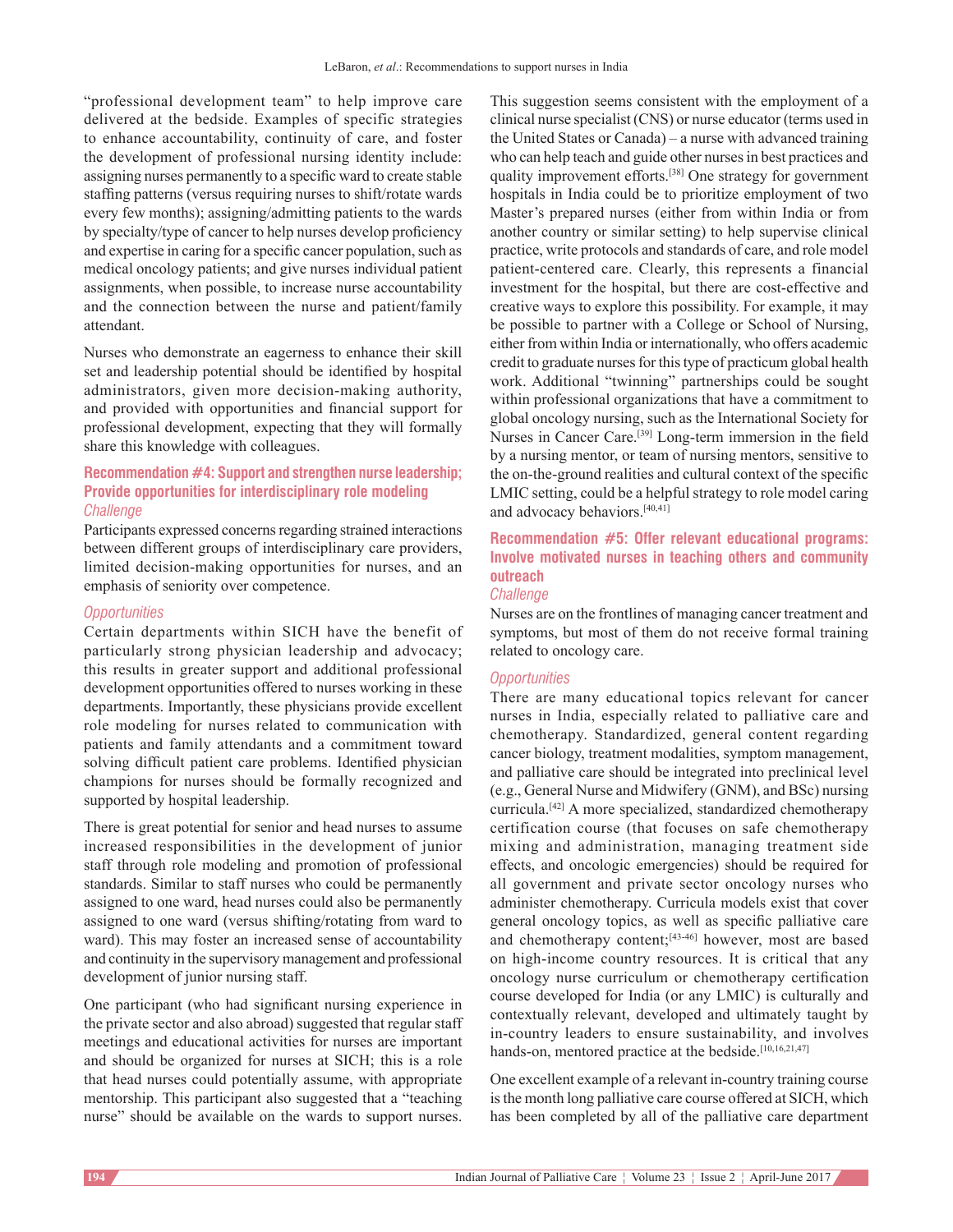nurses and a limited number of the general ward nurses. A modified and abbreviated version of this course, which emphasizes pain assessment and management, care of the actively dying patient, and communication, is recommended for all cancer nurses in India. General ward nurses should be taught basic principles regarding the safe and beneficial use of morphine even if they are not administering the medication themselves. Obviously, this requirement could strain existing resources (in terms of time needed to teach the class and nurses being away from their wards), and support would need to be granted at the institutional level. Exploring telehealth and e‑learning delivery models may be an option depending on the institution's technology and internet capabilities. However, meeting this goal could also promote nursing development as the classes could be taught by nurses who have already completed the training and who can role model to others effective ways to communicate and manage symptoms. A train-the-trainer approach that capitalizes on local expertise and cultural knowledge is essential. Such an approach has the potential to empower nurses and improve patient care by focusing on the types of scenarios nurses typically encounter at hospitals such as SICH. For example, most Western nurses (except specially trained wound and ostomy nurses) have limited knowledge about how to manage the complicated wounds often seen in LMICs; SICH palliative care nurses are already experts in this area and have much knowledge to share with nursing colleagues. Another potential benefit of a train-the-trainer model is that it may foster greater cooperation and collegiality between distinct groups of nurses within an institution (for example, between contract nurses and government appointed nurses). At SICH, many lay‑providers, such as volunteers and family attendants, and ayahs and ward boys care for patients; these individuals could also be involved in nurse-led educational programs to learn about symptom management and caring for cancer patients; such a program may be a positive step to further improve interactions between family attendants, ayahs/ward boys, and nurses.

A number of nurse participants also discussed their interest in educating members of the community about cancer screening and prevention. This is an area ripe for nurse leadership as it is a project well aligned with the professional goals of nursing and has the potential to make a significant and positive impact on the local community. Nurses who have an interest in this type of community outreach should be identified, and a nursing leader, ideally within the home institution, could be assigned to coordinate and facilitate this professional activity.

#### **Recommendation #6: Enhance teamwork** *Challenge*

Many nurses talked about the importance of "teamwork" and believed that more could be accomplished by working together. However, a strong sense of hierarchy and segregation among physicians, nurses, classIV employees(ward boys and ayahs), and patients and family attendants within the hospital (observed during fieldwork) may create barriers to cooperation as equal team members. Nurses, especially on the general wards, expressed distress related to professional isolation and lack of supportive services. The absence of counseling services to help patients and family attendants cope with the tremendous psychosocial and financial impact of cancer was mentioned by a number of nurses (and other healthcare providers), who felt like this was an important element of the "team" missing on the general wards.

#### *Opportunities*

While it would be naïve to ignore the reality of longstanding power dynamics, certain measures can be taken to enhance a sense of teamwork. For example, working together to offer interdisciplinary education (see Recommendation #5) may be one way. Nursing leaders could role model collegial, interdisciplinary collaboration between different groups of nurses within the hospital and with physicians and ward boys and ayahs. Physician champions within a hospital can engage nurses collaboratively on patient rounds and role model effective interdisciplinary and patient‑provider communication.

It may be an extremely beneficial investment for hospitals to enhance social work and counselor support to improve patient care and reduce the risk of nurse burn-out.

# **Recommendation #7: Improve cancer pain management** *Challenge*

Opioids, such as morphine, are critical to manage cancer pain, but access to these medications is often problematic in LMICs.[48‑52] Progress has been made to improve opioid availability within India, but many patients with cancer still suffer in avoidable pain.[53‑55] For example, the palliative care department at SICH has made significant effort to procure morphine and make the medication available to patients, especially those seen in the palliative care department. However, most nurses on the general wards reported (and were observed to have) a very limited role in pain assessment and management and rely on family attendants and the palliative care department to assess and manage pain.[22] This unfortunately results in many patients suffering in pain even when morphine is available in the hospital. Many patients and family members live in rural areas and must travel hundreds of kilometers to reach hospitals such as SICH and obtain morphine.

#### *Opportunities*

The first critical step is for hospitals to take action to procure morphine and to ensure, at a minimum, that oral, immediate-release (short-acting) morphine is available at all times in the hospital pharmacy. Institutions that have been successful in procuring morphine (such as SICH) could serve as role models and mentors to other institutions who wish to improve access to pain relief for their patients. Resources exist through international organizations, such as the Pain and Policy Studies Group,<sup>[56]</sup> as well as regional institutions, such as the Indian Association of Palliative Care<sup>[57]</sup> and Pallium India,<sup>[58]</sup> to support improving access to opioids.

Concurrent with ensuring availability of morphine, institutions could require all oncology nurses to complete a basic palliative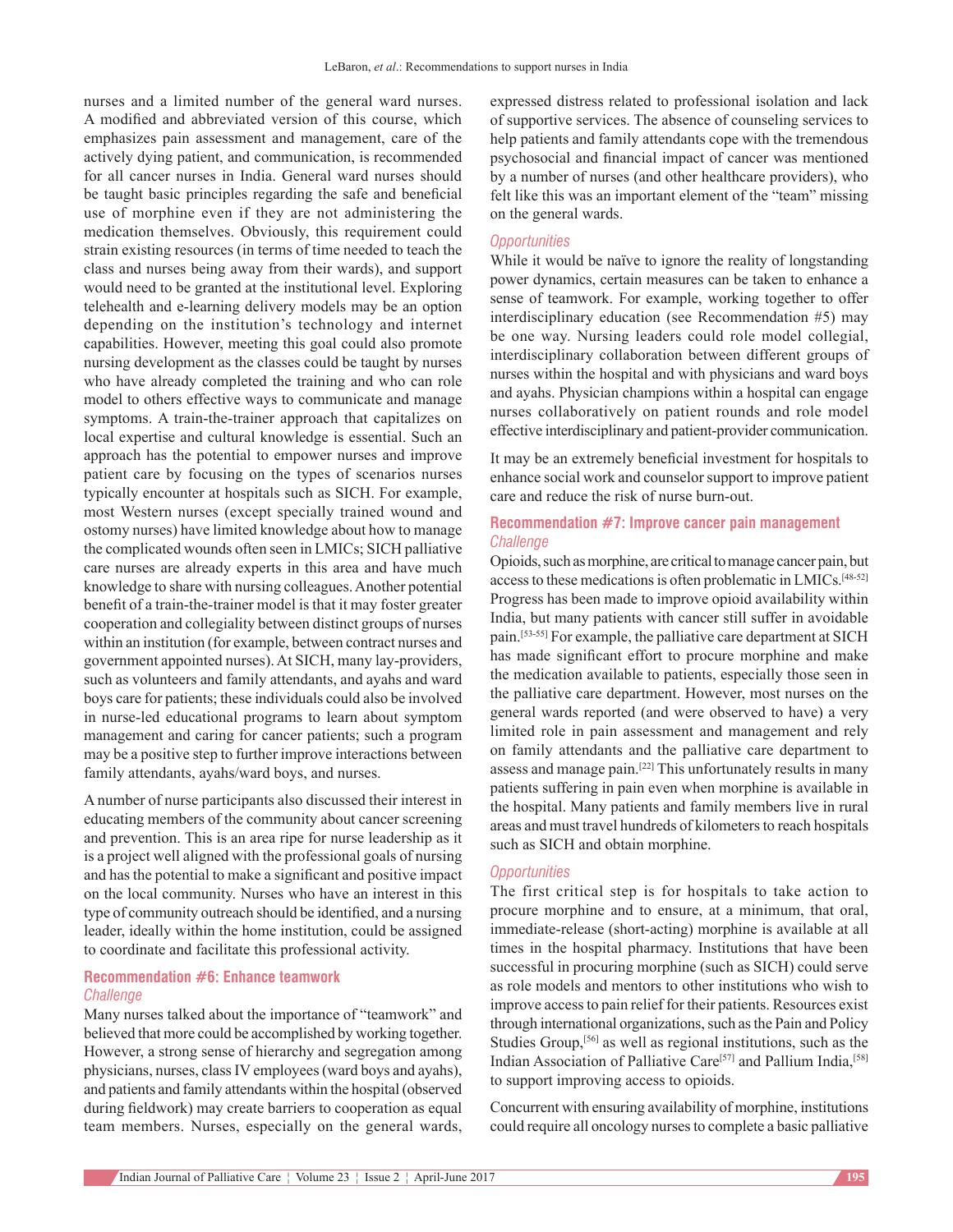care course (See Recommendation #5) to improve their ability to appropriately and safely assess and manage pain. Another approach may be to train a motivated group of ward nurses and formally designate and recognize these individuals as "palliative care champions" or "pain resource nurses." These nurses could then serve as resources and mentors to other nurses on the wards. Similar approaches have been used in higher-resource settings<sup>[59]</sup> and may be useful in hospitals in India, with appropriate adaptations to account for available resources and cultural differences.

In addition, clinical practice should facilitate nurse accountability for assessing and managing pain. On the general wards, this would likely involve education of the nurses and also a reevaluation of staffing patterns and nursing role expectations (see Recommendation #2). A serious commitment on the part of hospital leadership will be essential for success. On wards where nurse-to-patient ratios are more manageable (such as ICUs, for example), implementing this recommendation could involve education about considering pain as "the  $5<sup>th</sup>$  vital sign,"<sup>[60]</sup> improving accurate documentation of patient's pain, and reinforcing the importance of reassessing the effectiveness of pain medication therapy. This type of quality improvement project could be undertaken by a graduate nursing student or nurse educator/ CNS (see Recommendation #4).

More than  $70\%$  of the Indian population lives in villages,  $[61]$ and these individuals are at particular risk of dying in pain. Serious consideration should be given to creating specially trained teams of hospital‑based nurses to improve distribution of morphine among rural patients in India as has been done in countries like Uganda.[62] A project such as this is obviously a large undertaking on multiple levels. Government officials and hospital directors could look to successful African models and pilot a program in regions with an existing palliative care network, and a strong history of advocacy and policy work related to opioid availability, such as Kerala or Telangana/ Andhra Pradesh.<sup>[63-65]</sup>

# **Recommendation #8: Engage in research opportunities and quality improvement projects**

# *Challenge*

More research is needed to move beyond "transplanting" or "adapting" Western‑developed interventions to LMICs and to instead develop a robust evidence base from within LMICs that is culturally, contextually, historically, and linguistically relevant to nurses practicing in these settings.

#### *Opportunities*

Future projects should consider a community-based participatory research approach, which actively engages nurses to set priorities and collaboratively develop and pilot solutions. Successful examples of this approach exist in LMICs.<sup>[18,66,67]</sup> Nurse researchers from higher resource countries involved in twinning programs or related partnerships can work collaboratively and longitudinally with cancer nurses in India to identify priorities and implement realistic interventions and solutions and strive for full ownership of the project to ultimately rest with local in-country collaborators.<sup>[68]</sup>

#### **Limitations**

This study took place in a government/public cancer hospital in India and thus may be most relevant to similar care settings. However, while the available resources and patient population served differ significantly between government/public sector and private/corporate hospitals, many of the concerns voiced by nurses in this report can apply broadly to LMICs and are not unique to government sector hospitals or to India. For example, concerns regarding chemotherapy safety and limited oncology training are likely to be pertinent for many LMIC nurses, regardless of specific practice setting or location.

# **Conclusions**

Our findings contribute to the body of literature regarding the critical role of cancer nurses in LMICs.[8‑10,69] We offer specific institution-level recommendations supported by ethnographic data and designed to improve oncology nursing practice and the care of cancer patients in India.

Efforts to address safety and supply issues by institutional leadership would visibly demonstrate that the role and safety of the nurse are valued and respected. We argue, as have others, that it is unfair to expect nurses to value the safety of patients when their own safety is compromised.<sup>[19]</sup> Consistent exposure to safety challenges such as those described above, and the feeling that nothing appears to be improving, can contribute to decreased staff morale, poor motivation, and passivity on the part of nursing staff.[70] Hospital leaders could do much to improve nurse morale by taking visible and relatively simple, but meaningful steps to provide a safer working environment for nurses.

Specifically, safety needs for nurses, family attendants, patients, and auxiliary staff (ayahs and ward boys) related to chemotherapy mixing and administration should be a top priority; cost-effective and pragmatic strategies exist to address this challenge. Standardized basic training in cancer biology, cancer treatment and side effect management, and safe handling of cytotoxic agents should be required of all nurses administering chemotherapy, regardless of setting or location. Additional steps include supporting the professional development and scope of practice of oncology nurses through appropriate mentorship, recognition, and role modeling; aligning nurse leadership and decision‑making authority to a greater degree with competency versus seniority; and developing workforce capacity strengthening interventions from within the LMIC setting using a community-based participatory approach to ensure cultural relevance and sustainability.

It is also critical to acknowledge the positive work that already occurs at SICH (and other hospitals in India) and the commitment to progress by the hospital leadership and administration. The majority of cancer patients who present for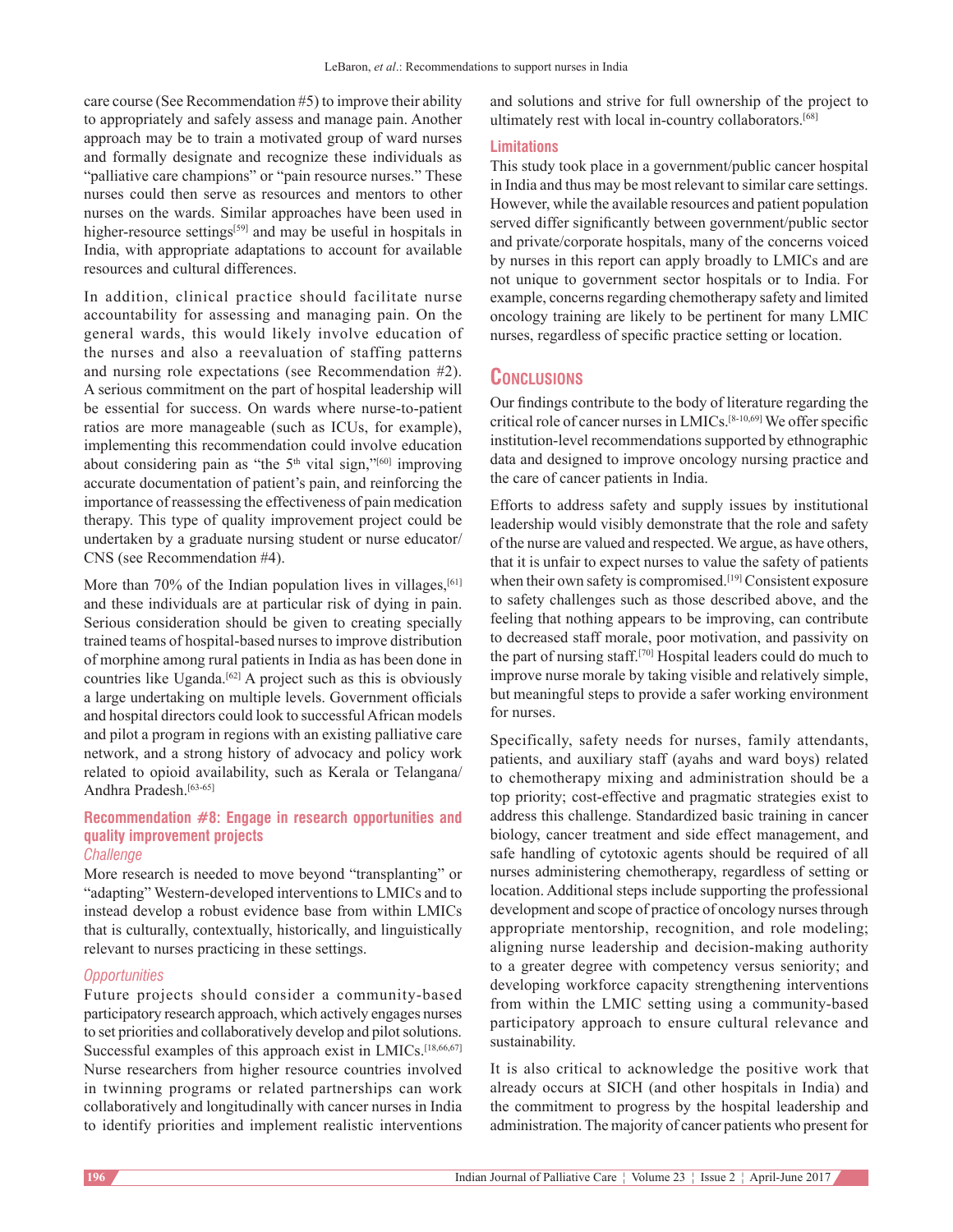care in India have serious and significant needs – physically, emotionally, and socially, and it is extremely difficult work. The hospital leadership and all healthcare providers fulfill a crucial role in helping these patients and family members. It is hoped that this report can build upon the existing strengths and positive work at SICH and other hospitals in India by offering constructive and helpful recommendations to further improve patient care and support to nurses.

Supporting nurses who practice in LMICs is crucial since they will increasingly care for a growing number of patients with cancer. It is vital for hospital administrators and government officials to first address the difficult working conditions and safety needs of oncology nurses in India and similar settings so that there is an opportunity to actualize the full potential of nursing practice.

#### **Acknowledgements**

We thank Dr. Kristin Cloyes, Dr. Patricia Berry, Dr. Martha Maurer, Dr. Fraser Black, Dr. Mark Nitcher, and The International Network for Cancer Treatment and Research for their support and encouragement of the project. We are especially grateful to all of the staff and nurses of South Indian Cancer Hospital who shared their experiences that helped form the basis of this report.

#### **Financial support and sponsorship** Nil.

#### **Conflicts of interest**

There are no conflicts of interest.

#### **References**

- 1. World Health Organization (WHO). Global Health Observatory Data, Noncommunicable Diseases; 2016. Available from: http://www.who. int/gho/ncd/en/. [Last accessed on 2017 Feb 06].
- American Cancer Society. Global cancer facts and figures 3rd ed. Atlanta: American Cancer Society; 2015.
- 3. Farmer P, Frenk J, Knaul FM, Shulman LN, Alleyne G, Armstrong L, *et al.* Expansion of cancer care and control in countries of low and middle income: A call to action. Lancet 2010;376:1186‑93.
- 4. Gale J. Inside India's Cancer Epidemic. Cancer World; 2014. Available from: http://www.cancerworld.org/pdf/4909\_pagina\_22\_28\_Best\_ Reporter.pdf. [Last accessed on 2017 Feb 06].
- 5. Centers for Disease Control and Prevention (CDC). Global Cancer Burden; 2014. Available from: http://www.cdc.gov/cancer/international/ burden.htm. [Last accessed on 2017 Feb 06].
- 6. Mallath MK, Taylor DG, Badwe RA, Rath GK, Shanta V, Pramesh CS, *et al.* The growing burden of cancer in India: Epidemiology and social context. Lancet Oncol 2014;15:e205‑12.
- 7. Crisp N, Chen L. Global supply of health professionals. N Engl J Med 2014;370:950‑7.
- 8. Campbell J, Dussault G, Buchan J, Pozo‑Martin F, Guerra Arias M, Leone C, *et al*. A universal truth: No health without a workforce. Geneva: World Health Organization; 2013. Available from: http://www. who.int/workforcealliance/knowledge/resources/GHWA-a\_universal\_ truth report.pdf?ua=1. [Last accessed on 2017 Feb 06].
- 9. Challinor JM, Galassi AL, Al‑Ruzzieh MA, Bigirimana JB, Buswell L, So WK, *et al*. Nursing's potential to address the growing cancer burden in low- and middle-income countries. J Glob Oncol 2016;2:154-63.
- 10. Galassi A, Challinor J; Key Stakeholder Group on Oncology Nursing in Low‑ and Middle‑Income Countries. Strengthening the oncology nurse workforce in low‑income and middle‑income countries. Lancet Oncol 2015;16:887‑8.
- 11. Sarna L, Bialous S. Enhancing nursing and midwifery capacity to contribute to the prevention, treatment and management of noncommunicable diseases. Human Resources for Health Observer. Geneva: World Health Organization; 2013. Available from: http://www. who.int/hrh/resources/observer 12/en/. [Last accessed on 2017 Feb 06].
- 12. World Health Organization (WHO) Nursing and Midwifery Progress Report 2008‑2012; 2013. Available from: http://www.who.int/hrh/ nursing\_midwifery/progress\_report/en/. [Last accessed on 2017 Feb 06].
- 13. Sheldon LK, Brant J, Hankle KS, Bialous S, Lubejko B*.* Promoting cancer nursing education, training, and research in countries in transition. In: Silbermann M, editor. Cancer Care in Countries and Societies in Transition. Switzerland: Springer International Publishing; 2016. p. 473‑93.
- 14. International Council of Nurses Calls for Investment in Nursing and Midwifery; 2016. Available from: http://www.intlnursemigration. org/2016/06/international-council-of-nurses-calls-for-investment-innursing-and-midwifery/. [Last accessed on 2017 Feb 06].
- 15. Klopper HC, Hill M. Global advisory panel on the future of nursing (GAPFON) and global health. J Nurs Scholarsh 2015;47:3‑4.
- 16. LeBaron V, Beck SL, Black F, Palat G. Nurse moral distress and cancer pain management: An ethnography of oncology nurses in India. Cancer Nurs 2014;37:331‑44.
- 17. Nair S, Healey M. A Profession on the Margins: Status Issues in Indian Nursing: Centre for Women's Development Studies; 2006. Available from: https://archive.nyu.edu/handle/2451/34246. [Last accessed on 2017 Feb 06].
- 18. Harrowing JN, Mill J. Moral distress among Ugandan nurses providing HIV care: A critical ethnography. Int J Nurs Stud 2010;47:723-31.
- 19. Maluwa VM, Andre J, Ndebele P, Chilemba E. Moral distress in nursing practice in Malawi. Nurs Ethics 2012;19:196-207.
- 20. Livingston J. Improvising Medicine: An African Oncology Ward in an Emerging Cancer Epidemic. Duke University Press; 2012.
- 21. So WK, Cummings GG, de Calvo LE, Day SW, Houlahan K, Nevidjon BM, *et al*. Enhancement of oncology nursing education in low‑and middle‑income countries: Challenges and strategies. J Cancer Policy 2016;8:10‑6.
- 22. LeBaron V, Beck SL, Maurer M, Black F, Palat G. An ethnographic study of barriers to cancer pain management and opioid availability in India. Oncologist 2014;19:515‑22.
- 23. Madison DS. Critical Ethnography: Method, Ethics, and Performance. Thousand Oaks, CA: SAGE Publications; 2005.
- 24. Emerson RM, Fretz RI, Shaw LL. Writing Ethnographic Fieldnotes. University of Chicago Press; 1995.
- 25. Wolf ZR. Ethnography: The method. Nursing Research: A Qualitative Perspective. Jones and Barlett Publishers; 2012. p. 285-335.
- 26. Reeves S, Kuper A, Hodges BD. Qualitative research methodologies: Ethnography. BMJ 2008;337:a1020.
- 27. Knafl KA, Breitmayer BJ. Triangulation in qualitative research: Issues of conceptual clarity and purpose. In: Morse JM, editors. Qualitative Nursing Research: A Contemporary Dialogue. Sage Publications; 1989. p. 193‑203.
- 28. Pittet D, Allegranzi B, Boyce J. The World Health Organization Guidelines on Hand Hygiene in Health Care and Their Consensus Recommendations. World Health Organization; 2009. p. 611‑22. Available from: http:// www.whqlibdoc.who.int/publications/2009/9789241597906\_eng.pdf. [Last accessed on 2017 Feb 06].
- 29. Centers for Disease Control and Prevention (CDC), National Institute for Occupational Safety and Health (NIOSH). Occupational Exposure to Antineoplastic Agents; 2012. Available from: http://www.cdc.gov/ niosh/topics/antineoplastic/. [Last accessed on 2017 Feb 06].
- 30. World Health Organization (WHO) and Pan American Health Organization (PAHO). Safe Handling of Hazardous Chemotherapy Drugs in Limited‑Resource Settings; 2013. Available from: http:// www.paho.org/hq/index.php?option=com\_docman&task=doc\_view& Itemid=270&gid=24983&lang=en. [Last accessed on 2017 Feb 06].
- 31. Neuss MN, Polovich M, McNiff K, Esper P, Gilmore TR, LeFebvre KB, *et al*. Updated American Society of Clinical Oncology/Oncology Nursing Society chemotherapy administration safety standards including standards for the safe administration and management of oral chemotherapy. J Oncol Pract 2013;9 2 Suppl: 5s‑13s.